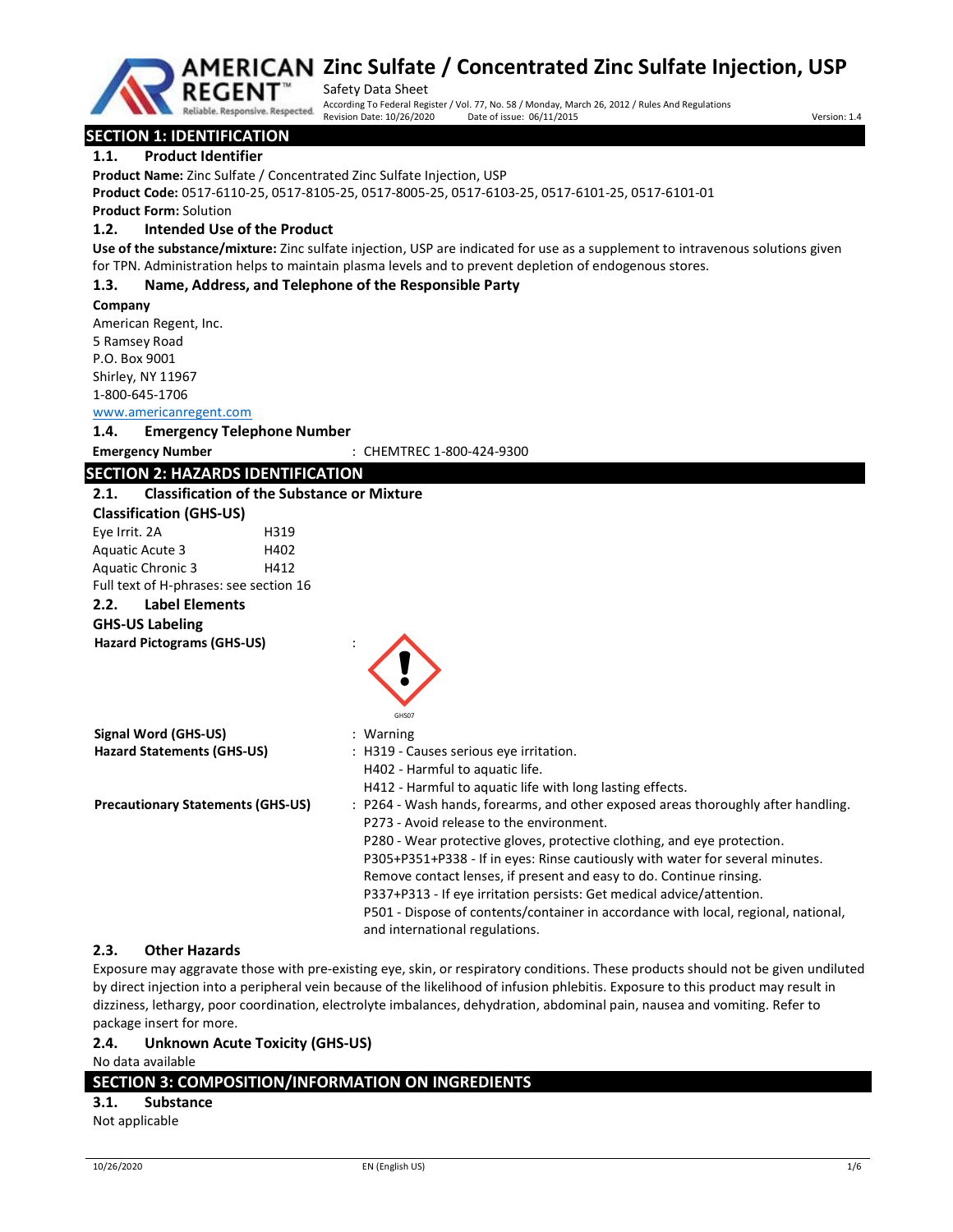Safety Data Sheet

According to Federal Register / Vol. 77, No. 58 / Monday, March 26, 2012 / Rules and Regulations

| 3.2.<br><b>Mixture</b>    |                           |                           |                                                                                                   |
|---------------------------|---------------------------|---------------------------|---------------------------------------------------------------------------------------------------|
| <b>Name</b>               | <b>Product Identifier</b> | %                         | <b>Classification (GHS-US)</b>                                                                    |
| Water for Injection       | (CAS No) 7732-18-5        | $97.8 - 99.6$             | Not classified                                                                                    |
| Zinc sulfate heptahydrate | (CAS No) 7446-20-0        | $0.4 - 2.2$               | Acute Tox. 4 (Oral), H302<br>Eye Dam. 1, H318<br>Aquatic Acute 1, H400<br>Aquatic Chronic 1, H410 |
| Sulfuric acid             | (CAS No) 7664-93-9        | Used for pH<br>adjustment | Skin Corr. 1A, H314<br>Eye Dam. 1, H318<br>Carc. 1A, H350<br>Aquatic Acute 3, H402                |

Full text of H-phrases: see section 16

# SECTION 4: FIRST AID MEASURES

# 4.1. Description of First Aid Measures

First-aid Measures General: Never give anything by mouth to an unconscious person. If you feel unwell, seek medical advice (show the label where possible).

First-aid Measures After Inhalation: Go into open air and ventilate suspected area. Obtain medical attention if breathing difficulty persists.

First-aid Measures After Skin Contact: Remove contaminated clothing. Drench affected area with water for at least 15 minutes. Obtain medical attention if irritation develops.

First-aid Measures After Eye Contact: Rinse cautiously with water for at least 15 minutes. Remove contact lenses, if present and easy to do. Continue rinsing. Obtain medical attention.

First-aid Measures After Ingestion: Rinse mouth. Do NOT induce vomiting. Obtain medical attention.

# 4.2. Most important symptoms and effects, both acute and delayed

Symptoms/Injuries: Causes serious eye irritation.

Symptoms/Injuries After Inhalation: Prolonged exposure may cause irritation.

Symptoms/Injuries After Skin Contact: Prolonged exposure may cause skin irritation.

Symptoms/Injuries After Eye Contact: Contact causes severe irritation with redness and swelling of the conjunctiva.

Symptoms/Injuries After Ingestion: Ingestion may cause adverse effects.

Chronic Symptoms: None expected under normal conditions of use.

### 4.3. Indication of Any Immediate Medical Attention and Special Treatment Needed

If exposed or concerned, get medical advice and attention. If medical advice is needed, have product container or label at hand.

# SECTION 5: FIRE-FIGHTING MEASURES

### 5.1. Extinguishing Media

Suitable Extinguishing Media: Use extinguishing media appropriate for surrounding fire.

Unsuitable Extinguishing Media: Do not use a heavy water stream. Use of heavy stream of water may spread fire.

# 5.2. Special Hazards Arising From the Substance or Mixture

Fire Hazard: Not considered flammable but may burn at high temperatures.

Explosion Hazard: Product is not explosive.

Reactivity: Hazardous reactions will not occur under normal conditions.

### 5.3. Advice for Firefighters

Precautionary Measures Fire: Exercise caution when fighting any chemical fire. Under fire conditions, hazardous fumes will be present.

Firefighting Instructions: Use water spray or fog for cooling exposed containers.

Protection During Firefighting: Do not enter fire area without proper protective equipment, including respiratory protection.

Other Information: Do not allow run-off from fire fighting to enter drains or water courses.

### SECTION 6: ACCIDENTAL RELEASE MEASURES

# 6.1. Personal Precautions, Protective Equipment and Emergency Procedures

General Measures: Avoid breathing (vapor, mist, spray). Avoid contact with eyes.

### 6.1.1. For Non-emergency Personnel

Protective Equipment: Use appropriate personal protection equipment (PPE).

Emergency Procedures: Evacuate unnecessary personnel.

### 6.1.2. For Emergency Responders

Protective Equipment: Equip cleanup crew with proper protection.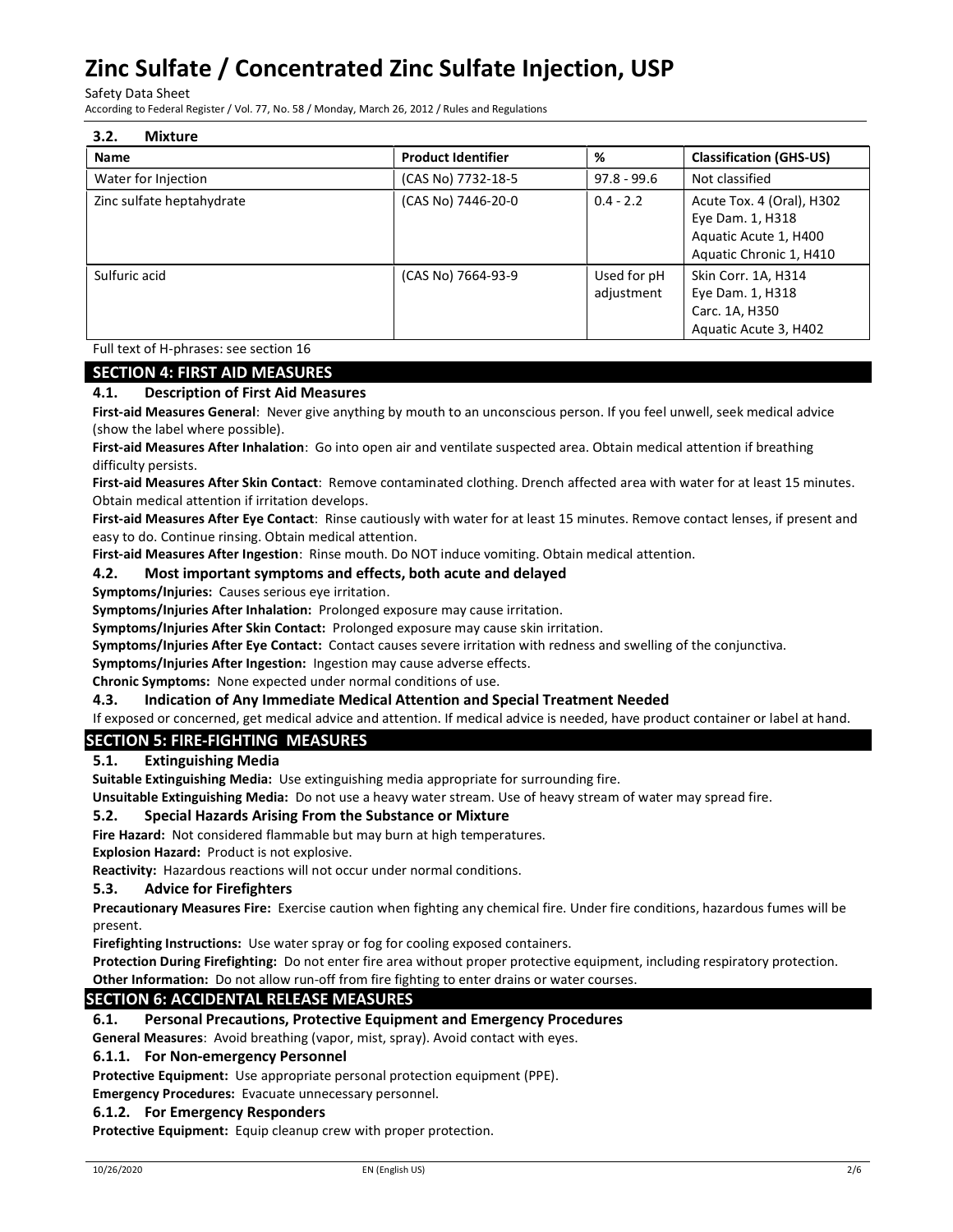Safety Data Sheet

According to Federal Register / Vol. 77, No. 58 / Monday, March 26, 2012 / Rules and Regulations

Emergency Procedures: Ventilate area. Upon arrival at the scene, a first responder is expected to recognize the presence of dangerous goods, protect oneself and the public, secure the area, and call for the assistance of trained personnel as soon as conditions permit.

# 6.2. Environmental Precautions

Prevent entry to sewers and public waters. Avoid release to the environment.

## 6.3. Methods and Material for Containment and Cleaning Up

For Containment: Contain any spills with dikes or absorbents to prevent migration and entry into sewers or streams. Methods for Cleaning Up: Clean up spills immediately and dispose of waste safely. Transfer spilled material to a suitable container for disposal. Contact competent authorities after a spill. If spilled directly onto the ground, remove sufficient soil to ensure material is fully recovered.

# 6.4. Reference to Other Sections

See Heading 8. Exposure controls and personal protection. See Section 13, Disposal Considerations.

# SECTION 7: HANDLING AND STORAGE

### 7.1. Precautions for Safe Handling

Additional Hazards When Processed: If heated to the point of fume generation, zinc fumes may cause metal fume fever. Otherwise, zinc is non-toxic. Do not use metal containers for storage.

Precautions for Safe Handling: Wash hands and other exposed areas with mild soap and water before eating, drinking or smoking and when leaving work. Avoid breathing vapors, mist, and spray. Avoid contact with skin, eyes and clothing.

Hygiene Measures: Handle in accordance with good industrial hygiene and safety procedures.

#### 7.2. Conditions for Safe Storage, Including Any Incompatibilities

Technical Measures: Comply with applicable regulations.

Storage Conditions: Store in a dry, well ventilated place at 20-25 °C (68-77 °F). Store away from direct sunlight and incompatible materials.

Incompatible Products: Strong acids, strong bases, strong oxidizers. Do not mix with other drugs.

Storage Area: Store in low humidity.

### 7.3. Specific End Use(s)

Pharmaceutical.

# SECTION 8: EXPOSURE CONTROLS/PERSONAL PROTECTION

### 8.1. Control Parameters

For substances listed in section 3 that are not listed here, there are no established exposure limits from the manufacturer, supplier, importer, or the appropriate advisory agency including: ACGIH (TLV), NIOSH (REL), or OSHA (PEL).

| <b>Sulfuric acid (7664-93-9)</b> |                                      |                                                               |
|----------------------------------|--------------------------------------|---------------------------------------------------------------|
| <b>USA ACGIH</b>                 | ACGIH TWA (mg/m <sup>3</sup> )       | 0.2 mg/m <sup>3</sup> (thoracic fraction)                     |
| <b>USA ACGIH</b>                 | ACGIH chemical category              | Suspected Human Carcinogen contained in strong inorganic acid |
|                                  |                                      | mists                                                         |
| <b>USA NIOSH</b>                 | NIOSH REL (TWA) (mg/m <sup>3</sup> ) | 1 mg/m <sup>3</sup>                                           |
| <b>USA IDLH</b>                  | US IDLH $(mg/m3)$                    | 15 mg/m <sup>3</sup>                                          |
| <b>USA OSHA</b>                  | OSHA PEL (TWA) (mg/m <sup>3</sup> )  | 1 mg/m <sup>3</sup>                                           |

## 8.2. Exposure Controls

Hand Protection **Example 20** Final Realty Rear protective gloves. Eve Protection **Exercise Eve Protection** : Chemical safety goggles.

- Appropriate Engineering Controls : Emergency eye wash fountains and safety showers should be available in the immediate vicinity of any potential exposure. Ensure adequate ventilation, especially in confined areas. Ensure all national/local regulations are observed.
- Personal Protective Equipment : Gloves. Protective clothing. Protective goggles.



- Materials for Protective Clothing : Chemically resistant materials and fabrics.
	-
	-
- Skin and Body Protection : Wear suitable protective clothing.
- Respiratory Protection : If exposure limits are exceeded or irritation is experienced, approved respiratory protection should be worn. In case of inadequate ventilation, oxygen deficient atmosphere, or where exposure levels are not known wear approved respiratory protection.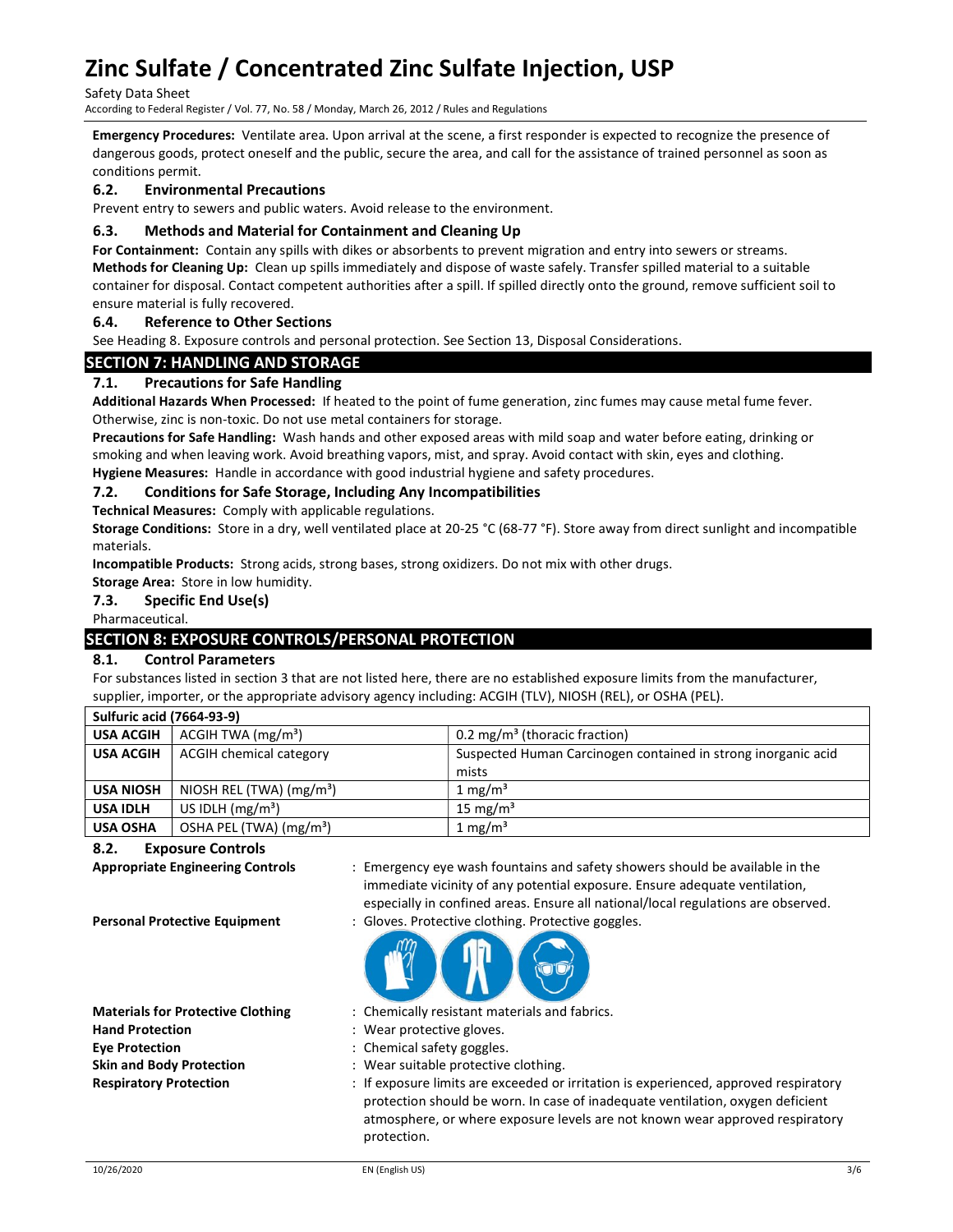Safety Data Sheet

| According to Federal Register / Vol. 77, No. 58 / Monday, March 26, 2012 / Rules and Regulations        |                                                                                                                                                          |
|---------------------------------------------------------------------------------------------------------|----------------------------------------------------------------------------------------------------------------------------------------------------------|
| <b>Environmental Exposure Controls</b><br><b>Consumer Exposure Controls</b><br><b>Other Information</b> | : Do not allow the product to be released into the environment.<br>: Do not eat, drink or smoke during use.<br>: When using, do not eat, drink or smoke. |
| <b>SECTION 9: PHYSICAL AND CHEMICAL PROPERTIES</b>                                                      |                                                                                                                                                          |
| <b>Information on Basic Physical and Chemical Properties</b><br>9.1.                                    |                                                                                                                                                          |
| <b>Physical State</b>                                                                                   | : Liquid                                                                                                                                                 |
| Appearance                                                                                              | : Clear, colorless                                                                                                                                       |
| Odor                                                                                                    | Odorless                                                                                                                                                 |
| <b>Odor Threshold</b>                                                                                   | No data available                                                                                                                                        |
| рH                                                                                                      | $: 2.0 - 4.0$                                                                                                                                            |
| <b>Evaporation Rate</b>                                                                                 | : No data available                                                                                                                                      |
| <b>Melting Point</b>                                                                                    | : No data available                                                                                                                                      |
| <b>Freezing Point</b>                                                                                   | : $\approx 32 \text{ }^{\circ} \text{F}$ ( $\approx 0 \text{ }^{\circ} \text{C}$ )                                                                       |
| <b>Boiling Point</b>                                                                                    | : $\approx$ 212 °F ( $\approx$ 100 °C)                                                                                                                   |
| <b>Flash Point</b>                                                                                      | : Not flammable, not combustible                                                                                                                         |
| <b>Auto-ignition Temperature</b>                                                                        | : No data available                                                                                                                                      |
| <b>Decomposition Temperature</b>                                                                        | : No data available                                                                                                                                      |
| Flammability (solid, gas)                                                                               | : No data available                                                                                                                                      |
| <b>Vapor Pressure</b>                                                                                   | : No data available                                                                                                                                      |
| Relative Vapor Density at 20 °C                                                                         | : No data available                                                                                                                                      |
| <b>Relative Density</b>                                                                                 | : No data available                                                                                                                                      |
| <b>Specific Gravity</b>                                                                                 | Approximately 1.0                                                                                                                                        |
| Solubility                                                                                              | : Freely soluble                                                                                                                                         |
| <b>Partition Coefficient: N-Octanol/Water</b>                                                           | : No data available                                                                                                                                      |
| <b>Viscosity</b>                                                                                        | : No data available                                                                                                                                      |
| <b>Other Information</b><br>9.2.                                                                        |                                                                                                                                                          |
| <b>VOC content</b><br>CCT                                                                               | : 0%<br>$\mathbf{m}$                                                                                                                                     |

# SECTION 10: STABILITY AND REACTIVITY

10.1. Reactivity: Hazardous reactions will not occur under normal conditions.

10.2. Chemical Stability: Stable under recommended handling and storage conditions (see section 7).

10.3. Possibility of Hazardous Reactions: Hazardous polymerization will not occur.

10.4. Conditions to Avoid: Direct sunlight, high or low temperatures, and incompatible materials.

10.5. Incompatible Materials: Strong acids, strong bases, strong oxidizers. Do not mix with other drugs.

10.6. Hazardous Decomposition Products: Thermal decomposition generates: Zinc oxide. Sulfur oxides. Sulfur oxides are toxic.

## SECTION 11: TOXICOLOGICAL INFORMATION

IARC group 1 and 1 and 1 and 1 and 1 and 1 and 1 and 1 and 1 and 1 and 1 and 1 and 1 and 1 and 1 and 1 and 1 and 1 and 1 and 1 and 1 and 1 and 1 and 1 and 1 and 1 and 1 and 1 and 1 and 1 and 1 and 1 and 1 and 1 and 1 and 1

#### 11.1. Information On Toxicological Effects

Acute Toxicity: Not classified

| Zinc sulfate heptahydrate (7446-20-0)                         |                                            |
|---------------------------------------------------------------|--------------------------------------------|
| LD50 Oral Rat                                                 | $1260$ mg/kg                               |
| <b>Sulfuric acid (7664-93-9)</b>                              |                                            |
| LD50 Oral Rat                                                 | $2140$ mg/kg                               |
| <b>LC50 Inhalation Rat</b>                                    | 510 mg/m <sup>3</sup> (Exposure time: 2 h) |
| Skin Corrosion/Irritation: Not classified                     |                                            |
| $pH: 2.0 - 4.0$                                               |                                            |
| Serious Eye Damage/Irritation: Causes serious eye irritation. |                                            |
| $pH: 2.0 - 4.0$                                               |                                            |
| <b>Respiratory or Skin Sensitization: Not classified</b>      |                                            |
| <b>Germ Cell Mutagenicity: Not classified</b>                 |                                            |
| Carcinogenicity: Not classified                               |                                            |
| <b>Sulfuric acid (7664-93-9)</b>                              |                                            |

Sulfuric acid (7664-93-9)

10/26/2020 EN (English US) 4/6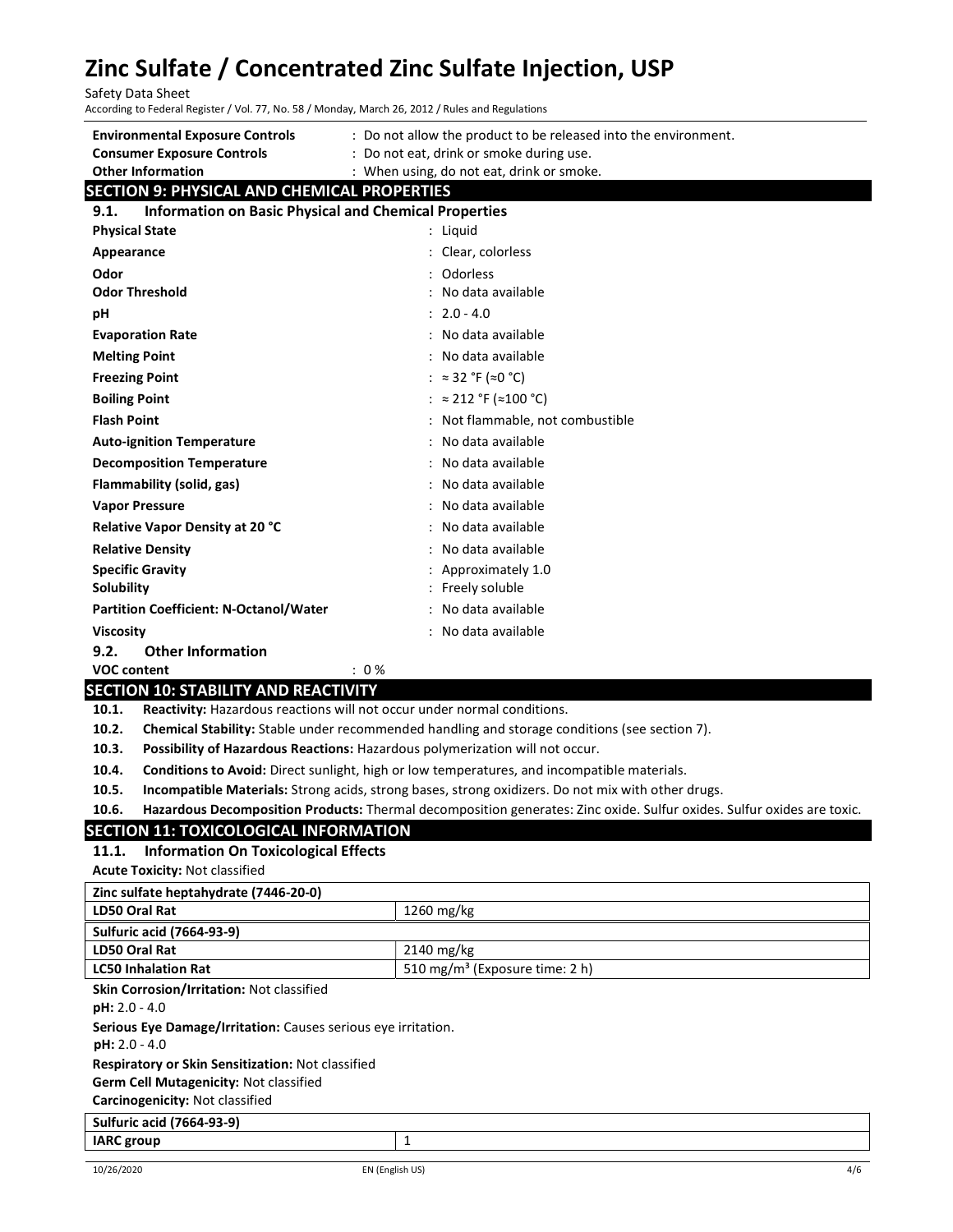Safety Data Sheet

According to Federal Register / Vol. 77, No. 58 / Monday, March 26, 2012 / Rules and Regulations

OSHA Hazard Communication Carcinogen List | In OSHA Hazard Communication Carcinogen list.

Reproductive Toxicity: Not classified

Specific Target Organ Toxicity (Single Exposure): Not classified

Specific Target Organ Toxicity (Repeated Exposure): Not classified

Aspiration Hazard: Not classified

Symptoms/Injuries After Inhalation: Prolonged exposure may cause irritation.

Symptoms/Injuries After Skin Contact: Prolonged exposure may cause skin irritation.

Symptoms/Injuries After Eye Contact: Contact causes severe irritation with redness and swelling of the conjunctiva.

Symptoms/Injuries After Ingestion: Ingestion may cause adverse effects.

Chronic Symptoms: None expected under normal conditions of use.

# SECTION 12: ECOLOGICAL INFORMATION

12.1. Toxicity

| <b>Ecology - General</b>              | : Harmful to aquatic life with long lasting effects. Harmful to aquatic life. |
|---------------------------------------|-------------------------------------------------------------------------------|
| Zinc sulfate heptahydrate (7446-20-0) |                                                                               |
| <b>EC50 Daphnia 1</b>                 | 0.068 ml/l (Exposure time: 48 h - Species: Daphnia magna)                     |
| <b>EC50 Daphnia 2</b>                 | 0.15 - 0.5 (Exposure time: 48 h - Species: Daphnia magna)                     |
| <b>NOEC chronic fish</b>              | $\leq$ 0.0749 mg/l (Zinc)                                                     |
| <b>Sulfuric acid (7664-93-9)</b>      |                                                                               |
| LC50 Fish 1                           | 500 mg/l (Exposure time: 96 h - Species: Brachydanio rerio [static])          |
| <b>LC 50 Fish 2</b>                   | 42 mg/l (Exposure time: 96 h - Species: Gambusia affinis [static])            |

#### 12.2. Persistence and Degradability

Zinc Sulfate / Conc. Zinc Sulfate Inj, USP

|       | <b>Persistence and Degradability</b> | <sup>1</sup> May cause long-term adverse effects in the environment. |
|-------|--------------------------------------|----------------------------------------------------------------------|
| 12.3. | <b>Bioaccumulative Potential</b>     |                                                                      |

# Zinc Sulfate / Concentrated Zinc Sulfate Inj, USP Bioaccumulative Potential Not established. Sulfuric acid (7664-93-9) BCF fish 1 (no bioaccumulation)

### 12.4. Mobility in Soil

No additional information available

12.5. Other Adverse Effects

### Other Information **Community Community** : Avoid release to the environment.

### SECTION 13: DISPOSAL CONSIDERATIONS 13.1. Waste treatment methods

Waste Disposal Recommendations: Dispose of contents/container in accordance with local, regional, national, and international regulations.

Additional Information: Container may remain hazardous when empty. Continue to observe all precautions.

Ecology – Waste Materials: Avoid release to the environment. This material is hazardous to the aquatic environment. Keep out of sewers and waterways.

# SECTION 14: TRANSPORT INFORMATION

14.1. In Accordance with DOT Not regulated for transport

14.2. In Accordance with IMDG Not regulated for transport

14.3. In Accordance with IATA Not regulated for transport

# SECTION 15: REGULATORY INFORMATION

### 15.1 US Federal Regulations

Zinc Sulfate / Concentrated Zinc Sulfate Injection, USP

SARA Section 311/312 Hazard Classes | Immediate (acute) health hazard

# Zinc sulfate heptahydrate (7446-20-0)

SARA Section 311/312 Hazard Classes Manual Mumediate (acute) health hazard

# Sulfuric acid (7664-93-9)

Listed on the United States TSCA (Toxic Substances Control Act) inventory

Listed on the United States SARA Section 302

Listed on United States SARA Section 313